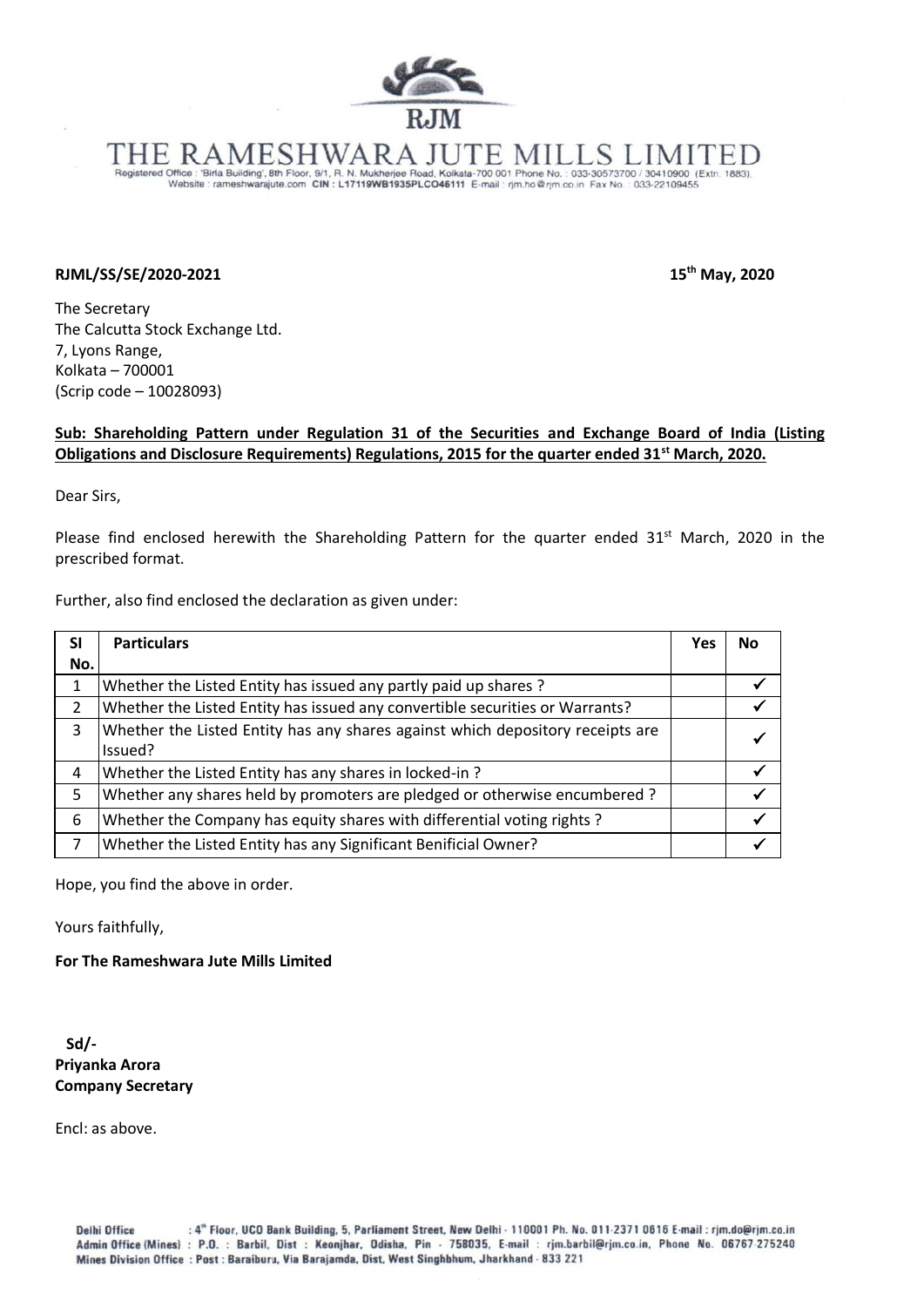|                | TABLE- I SUMMARY STATEMENT HOLDING OF<br><b>SPECIFIED SECURITIES</b><br><b>NAME OF COMPANY</b><br>SCRIP CODE, NAME OF THE SCRIP, CLASS OF SECURITY : EQUITY 10028093 (CSE) |              | THE RAMESHWARA JUTE MILLS LIMITED |               |            | Report for the qu ended 31st Mar, 2020      |                    |                                                                          |                    |        |            |               |                               |     |           |     |                  |               |
|----------------|----------------------------------------------------------------------------------------------------------------------------------------------------------------------------|--------------|-----------------------------------|---------------|------------|---------------------------------------------|--------------------|--------------------------------------------------------------------------|--------------------|--------|------------|---------------|-------------------------------|-----|-----------|-----|------------------|---------------|
| Categ          | Category & Name                                                                                                                                                            | Nos. Of      | No. of fully                      | No. Of Partly | No. Of     |                                             |                    | Total nos. shares Shareholdin Number of Voting Rights held in each class |                    |        |            | No. Of Shares | Shareholding Number of Locked |     |           |     | Number of Shares | Number of     |
| ory(I)         | of the                                                                                                                                                                     | shareholders | paid up                           | paid-up       | shares     | held                                        | g as a % of        |                                                                          | of securities      |        |            | Underlying    | , as a %                      |     | in shares |     | pledged or       | equity        |
|                | Shareholders                                                                                                                                                               | (III)        | equity shares equity shares       |               |            | underlying $(VII) = (IV)+(V)+$ total no. of |                    |                                                                          | (IX)               |        |            | Outstanding   | assuming full                 |     | (XII)     |     | otherwise        | shares held   |
|                | (11)                                                                                                                                                                       |              | held                              | held          | Depository | (VI)                                        | shares             |                                                                          |                    |        |            | convertible   | conversion of                 |     |           |     | encumbered       | in            |
|                |                                                                                                                                                                            |              | (IV)                              | (V)           | Receipts   |                                             | <i>(calculated</i> |                                                                          |                    |        |            | securities    | convertible                   |     |           |     | (XIII)           | dematerialize |
|                |                                                                                                                                                                            |              |                                   |               | (VI)       |                                             | as per             |                                                                          |                    |        |            | (Including    | securities (as                |     |           |     |                  | d form        |
|                |                                                                                                                                                                            |              |                                   |               |            |                                             | SCRR, 1957)        |                                                                          |                    |        |            | Warrants)(X)  | a percentage                  |     |           |     |                  | (XIV)         |
|                |                                                                                                                                                                            |              |                                   |               |            |                                             | (VIII)             |                                                                          |                    |        |            |               | of diluted                    |     |           |     |                  |               |
|                |                                                                                                                                                                            |              |                                   |               |            |                                             | As a % of          |                                                                          |                    |        |            |               | share capital)                |     |           |     |                  |               |
|                |                                                                                                                                                                            |              |                                   |               |            |                                             | $(A+B+C2)$         |                                                                          |                    |        |            |               | $(XI) = (VII)+(X)$            |     |           |     |                  |               |
|                |                                                                                                                                                                            |              |                                   |               |            |                                             |                    |                                                                          |                    |        |            |               | As a % of                     |     |           |     |                  |               |
|                |                                                                                                                                                                            |              |                                   |               |            |                                             |                    |                                                                          |                    |        |            |               | $(A+B+C2)$                    |     |           |     |                  |               |
|                |                                                                                                                                                                            |              |                                   |               |            |                                             |                    |                                                                          |                    |        |            |               |                               |     |           |     |                  |               |
|                |                                                                                                                                                                            |              |                                   |               |            |                                             |                    |                                                                          | No of Voting (XIV) |        | Total as   |               |                               | No. | As a % of | No. | As a % of        |               |
|                |                                                                                                                                                                            |              |                                   |               |            |                                             |                    |                                                                          | Rights             |        | a % of     |               |                               | (a) | total     | (a) | total Shares     |               |
|                |                                                                                                                                                                            |              |                                   |               |            |                                             |                    |                                                                          |                    |        | Total      |               |                               |     | Shares    |     | held             |               |
|                |                                                                                                                                                                            |              |                                   |               |            |                                             |                    |                                                                          |                    |        | $=(A+B+C)$ |               |                               |     | held      |     | (b)              |               |
|                |                                                                                                                                                                            |              |                                   |               |            |                                             |                    |                                                                          |                    |        |            |               |                               |     | (b)       |     |                  |               |
|                |                                                                                                                                                                            |              |                                   |               |            |                                             |                    | Class                                                                    | Class              | Total  |            |               |                               |     |           |     |                  |               |
|                |                                                                                                                                                                            |              |                                   |               |            |                                             |                    | eg:                                                                      | eg:y               |        |            |               |                               |     |           |     |                  |               |
|                |                                                                                                                                                                            |              |                                   |               |            |                                             |                    |                                                                          |                    |        |            |               |                               |     |           |     |                  |               |
|                | PROMOTER & PROMOTER GROUP                                                                                                                                                  | 10           | 141367                            |               |            | 141367                                      | 53.13%             | 141367                                                                   |                    | 141367 | 53.13%     |               | 53.13%                        |     |           |     |                  | C             |
| B              | <b>PUBLIC</b>                                                                                                                                                              | 215          | 124689                            |               |            | 124689                                      | 46.87%             | 124689                                                                   |                    | 124689 | 46.87%     |               | 46.87%                        |     |           |     |                  |               |
|                | NON PROMOTER NON PUBLIC                                                                                                                                                    |              |                                   |               |            |                                             |                    |                                                                          |                    |        |            |               |                               |     |           |     |                  |               |
| C1             | SHARES UNDERLYING GDRS                                                                                                                                                     |              |                                   |               |            |                                             |                    |                                                                          |                    |        |            |               |                               |     |           |     |                  |               |
| C <sub>2</sub> | SHARES HELD BY EMPLOYEE TRUST                                                                                                                                              |              |                                   |               |            |                                             |                    |                                                                          |                    |        |            |               |                               |     |           |     |                  |               |
|                | <b>TOTAL</b>                                                                                                                                                               | 225          | 266056                            |               |            | 266056                                      | 100%               | 266056                                                                   |                    | 266056 | 100%       |               | 100%                          |     |           |     |                  |               |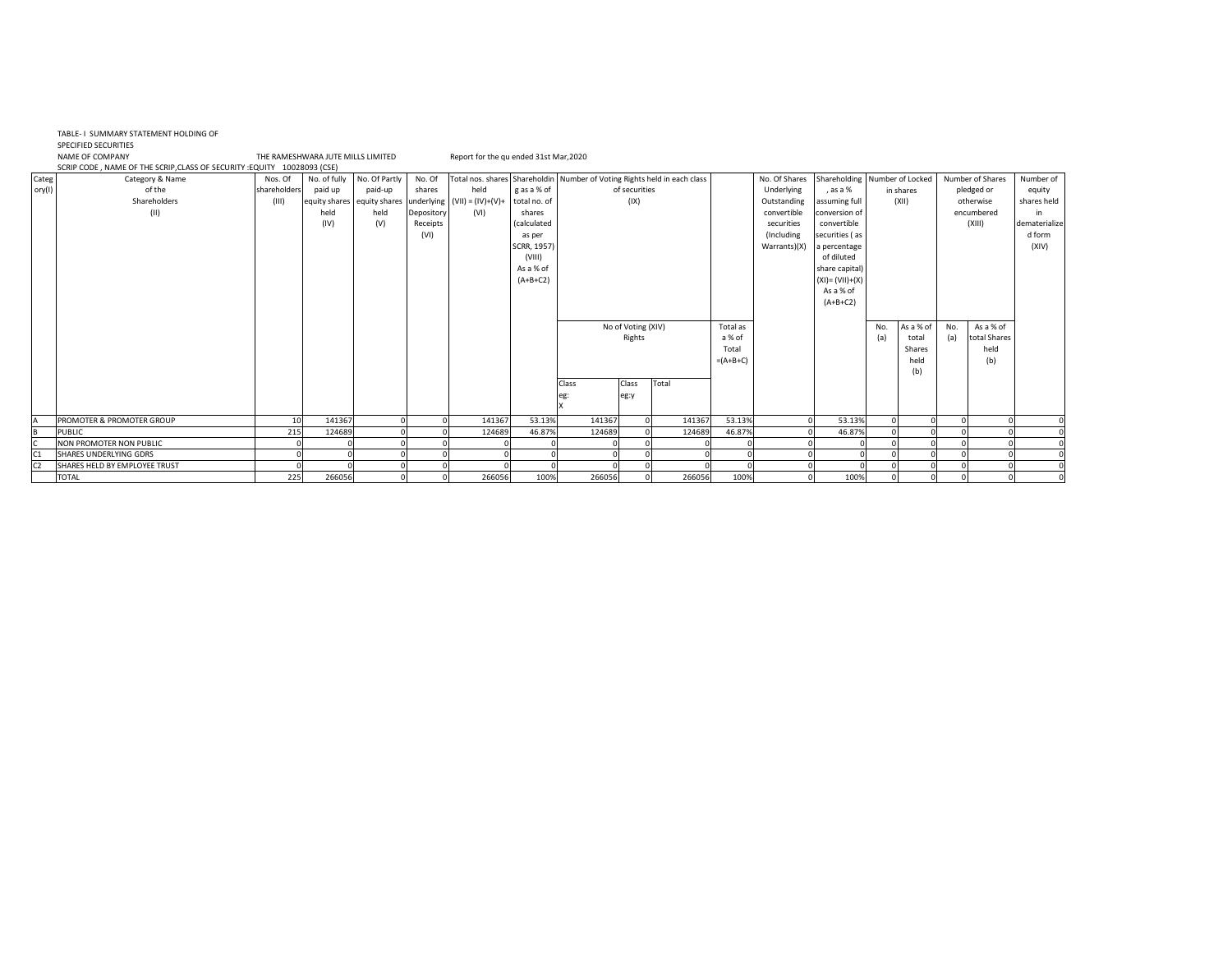TABLE- I I STATEMENT SHOWING SHARE HOLDING PATTERN OF THE PROMOTER AND PROMOTER GROUP

NAME OF COMPANY THE RAMESHWARA JUTE MILLS LIMITED Report for the quarter ended 31st Mar, 2020

SCRIP CODE , NAME OF THE SCRIP,CLASS OF SECURITY :EQUITY 10028093 (CSE)

|     |                                    |            |         |                            |                             |                  |                 | Shareholding<br>as a % of total              |       |                    | Number of Voting Rights held in each class of securities<br>(IX) |                             | No. Of Shares<br>Underlying<br>Outstanding<br>convertible<br>securities<br>(Including<br>Warrants)(X) | Shareholding<br>as a %<br>assuming full<br>conversion o<br>convertible |        |                               |                  |                                                        |                            |
|-----|------------------------------------|------------|---------|----------------------------|-----------------------------|------------------|-----------------|----------------------------------------------|-------|--------------------|------------------------------------------------------------------|-----------------------------|-------------------------------------------------------------------------------------------------------|------------------------------------------------------------------------|--------|-------------------------------|------------------|--------------------------------------------------------|----------------------------|
|     |                                    |            |         |                            | No. Of<br>Partly<br>paid-up | No. Of<br>shares | Total nos.      | no. of shares<br>(calculated as<br>per SCRR, |       | No of Voting (XIV) |                                                                  | Total as<br>a % of<br>Total |                                                                                                       | securities (as<br>a percentage<br>of diluted                           |        | Number of Locked in<br>shares |                  | Number of Shares<br>pledged or otherwise<br>encumbered | Number of<br>equity shares |
|     | Category & Name                    |            | Nos. Of | No. of fully               | equity                      | underlying       | shares          | 1957)                                        |       | Rights             |                                                                  | $=(A+B+C)$                  |                                                                                                       | share capital)                                                         |        | (XII)                         |                  | (XIII)                                                 | held in                    |
|     | of the                             |            |         | shareholder paid up equity | shares                      | Depository       | held            | (VIII)                                       | Class |                    |                                                                  |                             |                                                                                                       | $(XI) = (VII)+(X)$ total                                               |        | total                         | total            | total Shares                                           | dematerialized             |
|     | Shareholders                       |            |         | shares held                | held                        | Receipts         | $(VII) =$       | As a % of                                    | eg:   | Class              |                                                                  |                             |                                                                                                       | As a % of                                                              | Shares | Shares                        | Shares held held |                                                        | form                       |
|     | (1)                                | Pan(II)    | (III)   | (IV)                       | (V)                         | (VI)             | $(IV)+(V)+(VI)$ | $(A+B+C2)$                                   |       | eg:v               | total                                                            |                             |                                                                                                       | $(A+B+C2)$                                                             | held   | held                          | (h)              |                                                        | (XIV)                      |
| А   | Promoter and Promoter Group        |            |         |                            |                             |                  |                 |                                              |       |                    |                                                                  |                             |                                                                                                       |                                                                        |        |                               |                  |                                                        |                            |
| (1) | Indian                             |            |         |                            |                             |                  |                 |                                              |       |                    |                                                                  |                             |                                                                                                       |                                                                        |        |                               |                  |                                                        |                            |
| (a) | Individuals/Hindu undivided Family |            |         | 64400                      |                             |                  | 64400           | 24.21%                                       | 64400 |                    | 64400                                                            | 24.21%                      |                                                                                                       | 24.21%                                                                 |        |                               |                  | 0.0000                                                 |                            |
|     | Chandrakant Birla                  | ADZPB4710C |         | 51000                      |                             |                  | 51000           | 19.17%                                       | 51000 |                    | 51000                                                            | 19.17%                      |                                                                                                       | 19.17%                                                                 |        |                               |                  | 0.0000                                                 |                            |
|     | Sumangala Devi Birla               | AEFPB2335A |         | 4200                       |                             |                  | 4200            | 1.58%                                        | 4200  |                    | 4200                                                             | 1.58%                       |                                                                                                       | 1.58%                                                                  |        |                               |                  | 0.0000                                                 |                            |
|     | Sidharth Kumar Birla               | AEKPB3109B |         | 5600                       |                             |                  | 5600            | 2.10%                                        | 5600  |                    | 5600                                                             | 2.10%                       |                                                                                                       | 2.10%                                                                  |        |                               |                  | 0.0000                                                 |                            |
|     | Vasusri I Jhaver                   | AEFPB3109L |         | 3600                       |                             |                  | 3600            | 1.35%                                        | 3600  |                    | 3600                                                             | 1.35%                       |                                                                                                       | 1.35%                                                                  |        |                               |                  | 0.0000                                                 |                            |
|     |                                    |            |         |                            |                             |                  |                 |                                              |       |                    |                                                                  |                             |                                                                                                       |                                                                        |        |                               |                  |                                                        |                            |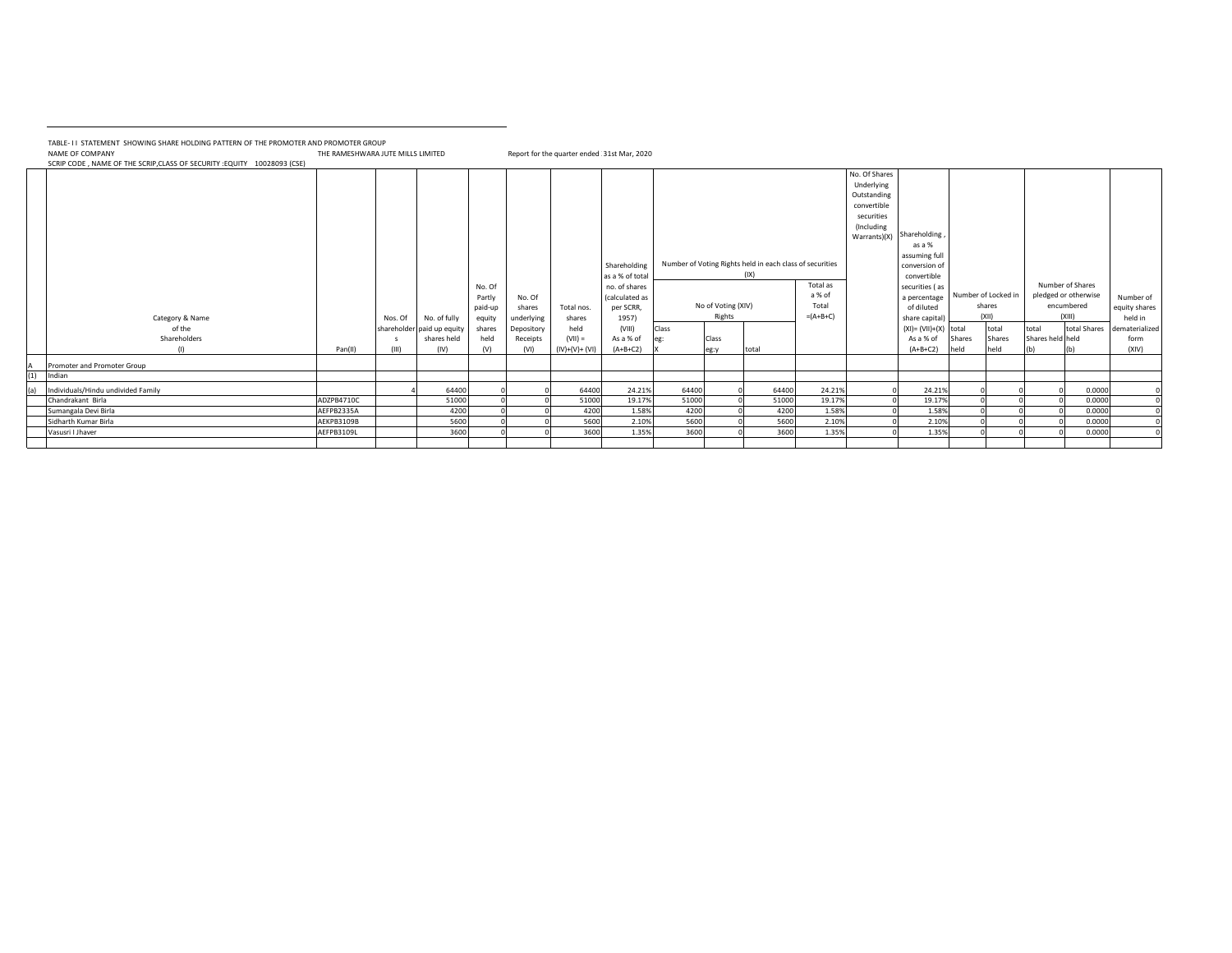TABLE- I I STATEMENT SHOWING SHARE HOLDING PATTERN OF THE PROMOTER AND PROMOTER GROUP

NAME OF COMPANY THE RAMESHWARA JUTE MILLS LIMITED Report for the quarter ended 31st Mar, 2020

SCRIP CODE , NAME OF THE SCRIP,CLASS OF SECURITY :EQUITY 10028093 (CSE)

|     | Category & Name                         |            | Nos. Of | No. of fully               | No. Of<br>Partly<br>paid-up<br>equity | No. Of<br>shares<br>underlying | Total nos.<br>shares | Shareholding<br>as a % of tota<br>no. of shares<br>(calculated as<br>per SCRR,<br>1957) |        | No of Voting (XIV)<br>Rights | Number of Voting Rights held in each class of securities<br>(IX) | Total as<br>a % of<br>Total<br>$=(A+B+C)$ | No. Of Shares<br>Underlying<br>Outstanding<br>convertible<br>securities<br>(Including<br>Warrants)(X) | Shareholding<br>as a %<br>assuming ful<br>conversion of<br>convertible<br>securities (as<br>a percentage<br>of diluted<br>share capital |        | Number of Locked in<br>shares<br>(X  ) |                  | Number of Shares<br>pledged or otherwise<br>encumbered<br>(XIII) | Number of<br>equity shares<br>held in |
|-----|-----------------------------------------|------------|---------|----------------------------|---------------------------------------|--------------------------------|----------------------|-----------------------------------------------------------------------------------------|--------|------------------------------|------------------------------------------------------------------|-------------------------------------------|-------------------------------------------------------------------------------------------------------|-----------------------------------------------------------------------------------------------------------------------------------------|--------|----------------------------------------|------------------|------------------------------------------------------------------|---------------------------------------|
|     | of the                                  |            |         | shareholder paid up equity | shares                                | Depository                     | held                 | (VIII)                                                                                  | Class  |                              |                                                                  |                                           |                                                                                                       | $(XI) = (VII)+(X)$                                                                                                                      | total  | total                                  | total            |                                                                  | total Shares dematerialized           |
|     | Shareholders                            |            |         | shares held                | held                                  | Receipts                       | $(VII) =$            | As a % of                                                                               | ee:    | Class                        |                                                                  |                                           |                                                                                                       | As a % of                                                                                                                               | Shares | Shares                                 | Shares held held |                                                                  | form                                  |
|     | (1)                                     | Pan(II)    | (III)   | (IV)                       | (V)                                   | (VI)                           | (IV)+(V)+ (VI)       | $(A+B+C2)$                                                                              |        | eg:y                         | total                                                            |                                           |                                                                                                       | $(A+B+C2)$                                                                                                                              | held   | held                                   | (b)              |                                                                  | (XIV)                                 |
| (b) | Central Government/ State Government(s) |            |         |                            |                                       |                                |                      |                                                                                         |        |                              |                                                                  |                                           |                                                                                                       |                                                                                                                                         |        |                                        |                  |                                                                  |                                       |
| (e) | Financial Institutions/Banks            |            |         |                            |                                       |                                |                      |                                                                                         |        |                              |                                                                  |                                           |                                                                                                       |                                                                                                                                         |        |                                        |                  |                                                                  |                                       |
| (d) | <b>Bodies Corporate</b>                 |            |         | 76,967                     |                                       |                                | 76,967               | 28.93%                                                                                  | 76,967 |                              | 76,967                                                           | 28.93%                                    |                                                                                                       | 28.93%                                                                                                                                  |        |                                        |                  |                                                                  |                                       |
|     | Padmavati Investment Limited            | AABCP8632M |         | 38,778                     |                                       |                                | 38,778               | 14.58%                                                                                  | 38,778 |                              | 38,778                                                           | 14.58%                                    |                                                                                                       | 14.58%                                                                                                                                  |        |                                        |                  |                                                                  |                                       |
|     | Bharat Arogya & Gyan Mandir             | AAATB3540N |         | 7,933                      |                                       |                                | 7,933                | 2.98%                                                                                   | 7,933  |                              | 7,933                                                            | 2.98%                                     |                                                                                                       | 2.98%                                                                                                                                   |        |                                        |                  |                                                                  |                                       |
|     | Nathdwara Inv. Co. Ltd.                 | AABCN7830P |         | 6,667                      |                                       |                                | 6,667                | 2.51%                                                                                   | 6,667  |                              | 6,667                                                            | 2.51%                                     |                                                                                                       | 2.51%                                                                                                                                   |        |                                        |                  |                                                                  |                                       |
|     | Shekhavati Investment & Traders Ltd.    | AAECS2321P |         | 4,000                      |                                       |                                | 4,000                | 1.50%                                                                                   | 4,000  |                              | 4,000                                                            | 1.50%                                     |                                                                                                       | 1.50%                                                                                                                                   |        |                                        |                  |                                                                  |                                       |
|     | Jute Investment Co. Ltd.                | AAACJ6331Q |         | 200                        |                                       |                                | 200                  | 0.08%                                                                                   | 200    |                              | 200                                                              | 0.08%                                     |                                                                                                       | 0.08%                                                                                                                                   |        |                                        |                  |                                                                  |                                       |
|     | Central India General Agents Ltd.       | AABCC2197E |         | 19,389                     |                                       |                                | 19,389               | 7.29%                                                                                   | 19,389 |                              | 19,389                                                           | 7.29%                                     |                                                                                                       | 7.29%                                                                                                                                   |        |                                        |                  |                                                                  |                                       |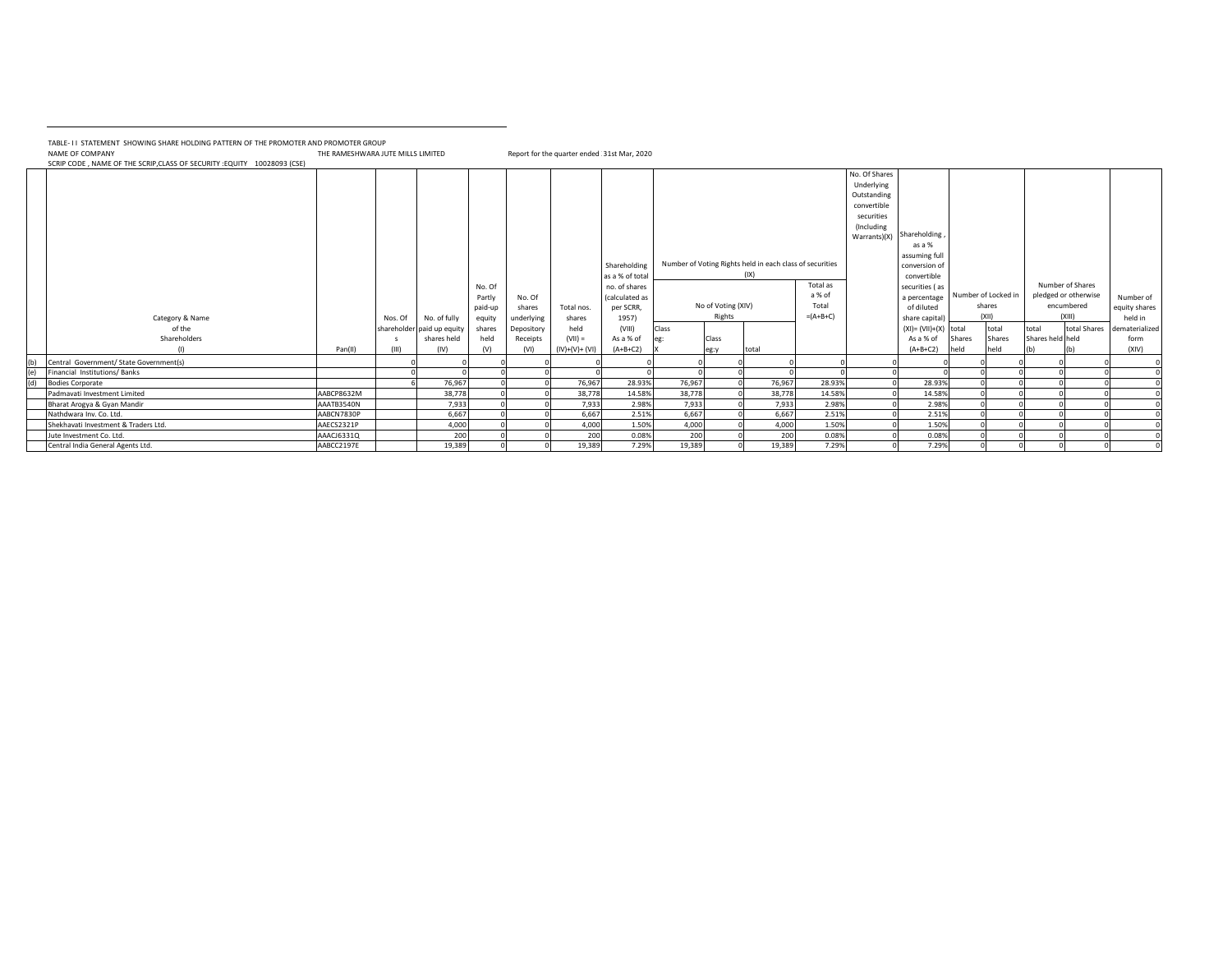TABLE- I I STATEMENT SHOWING SHARE HOLDING PATTERN OF THE PROMOTER AND PROMOTER GROUP

NAME OF COMPANY THE RAMESHWARA JUTE MILLS LIMITED Report for the quarter ended 31st Mar, 2020

SCRIP CODE , NAME OF THE SCRIP,CLASS OF SECURITY :EQUITY 10028093 (CSE)

|                   |                                                                     |         |         |                            |         |            |                |                 |        |                    |                                                          |            | No. Of Shares<br>Underlying<br>Outstanding |                          |        |                     |                  |                      |                             |
|-------------------|---------------------------------------------------------------------|---------|---------|----------------------------|---------|------------|----------------|-----------------|--------|--------------------|----------------------------------------------------------|------------|--------------------------------------------|--------------------------|--------|---------------------|------------------|----------------------|-----------------------------|
|                   |                                                                     |         |         |                            |         |            |                |                 |        |                    |                                                          |            | convertible                                |                          |        |                     |                  |                      |                             |
|                   |                                                                     |         |         |                            |         |            |                |                 |        |                    |                                                          |            | securities                                 |                          |        |                     |                  |                      |                             |
|                   |                                                                     |         |         |                            |         |            |                |                 |        |                    |                                                          |            | (Including                                 | Shareholding             |        |                     |                  |                      |                             |
|                   |                                                                     |         |         |                            |         |            |                |                 |        |                    |                                                          |            | Warrants)(X)                               | as a %                   |        |                     |                  |                      |                             |
|                   |                                                                     |         |         |                            |         |            |                |                 |        |                    |                                                          |            |                                            | assuming full            |        |                     |                  |                      |                             |
|                   |                                                                     |         |         |                            |         |            |                | Shareholding    |        |                    | Number of Voting Rights held in each class of securities |            |                                            | conversion of            |        |                     |                  |                      |                             |
|                   |                                                                     |         |         |                            |         |            |                | as a % of total |        |                    | (IX)                                                     |            |                                            | convertible              |        |                     |                  |                      |                             |
|                   |                                                                     |         |         |                            | No. Of  |            |                | no. of shares   |        |                    |                                                          | Total as   |                                            | securities (as           |        |                     |                  | Number of Shares     |                             |
|                   |                                                                     |         |         |                            | Partly  | No. Of     |                | (calculated as  |        |                    |                                                          | a % of     |                                            | a percentage             |        | Number of Locked in |                  | pledged or otherwise | Number of                   |
|                   |                                                                     |         |         |                            | paid-up | shares     | Total nos.     | per SCRR,       |        | No of Voting (XIV) |                                                          | Total      |                                            | of diluted               |        | shares              |                  | encumbered           | equity shares               |
|                   | Category & Name                                                     |         | Nos. Of | No. of fully               | equity  | underlying | shares         | 1957)           |        | Rights             |                                                          | $=(A+B+C)$ |                                            | share capital)           |        | (XII)               |                  | (XIII)               | held in                     |
|                   | of the                                                              |         |         | shareholder paid up equity | shares  | Depository | held           | (VIII)          | Class  |                    |                                                          |            |                                            | $(XI) = (VII)+(X)$ total |        | total               | total            |                      | total Shares dematerialized |
|                   | Shareholders                                                        |         |         | shares held                | held    | Receipts   | $(VII) =$      | As a % of       |        | Class              |                                                          |            |                                            | As a % of                | Shares | Shares              | Shares held held |                      | form                        |
|                   | (1)                                                                 | Pan(II) | (III)   | (IV)                       | (V)     | (VI)       | $(IV)+(V)+(V)$ | $(A+B+C2)$      |        | eg:y               | total                                                    |            |                                            | $(A+B+C2)$               | held   | held                | (b)              |                      | (XIV)                       |
| (e)               | Any Other (specify)<br>Sub-Total (A)(1)                             |         | 10      | 141367                     |         |            | 141367         | 53.13%          | 141367 |                    | 141367                                                   | 53.13%     |                                            | 53.13%                   |        |                     |                  |                      | $^{\circ}$                  |
| (2)               | Foreign                                                             |         |         |                            |         |            |                |                 |        |                    |                                                          |            |                                            |                          |        |                     |                  |                      |                             |
|                   |                                                                     |         |         |                            |         |            |                |                 |        |                    |                                                          |            |                                            |                          |        |                     |                  |                      |                             |
| (a)<br>(b)<br>(c) | Individuals (NonResident Individuals/ Foreign Individuals)          |         |         |                            |         |            |                |                 |        |                    |                                                          |            |                                            |                          |        |                     |                  |                      |                             |
|                   | Government<br>Institutions                                          |         |         |                            |         |            |                |                 |        |                    |                                                          |            |                                            |                          |        |                     |                  |                      |                             |
| (d)               | Foreign Portfolio Investor                                          |         |         |                            |         |            |                |                 |        |                    |                                                          |            |                                            |                          |        |                     |                  |                      |                             |
| (e)               | Any Other (specify)                                                 |         |         |                            |         |            |                |                 |        |                    |                                                          |            |                                            |                          |        |                     |                  |                      |                             |
|                   | Sub-Total (A)(2)                                                    |         |         |                            |         |            |                |                 |        |                    |                                                          |            |                                            |                          |        |                     |                  |                      |                             |
|                   |                                                                     |         |         |                            |         |            |                |                 |        |                    |                                                          |            |                                            |                          |        |                     |                  |                      |                             |
|                   | Total Shareholding of Promoter and Promoter Group (A)=(A)(1)+(A)(2) |         | 10      | 141367                     |         |            | 141367         | 53.13%          | 141367 |                    | 141367<br>0                                              | 53.13%     |                                            | 53.13%                   |        |                     |                  |                      |                             |

DETAILS OF SHARES WHICH REMAIN UNCLAIMED MAY BE GIVEN HERE ALONG WITH DETAILS SUCH AS NUMBER OF SHARE HOLDER ,OUTSTANDING SHARES HOLD IN DEMAT/UNCLAIMED SUSPENSE ACCOUNT VOTING RIGHT WHICH ARE FROZEN ETC.

| .                  |                    |
|--------------------|--------------------|
| NO OF SHARE HOLDER | <b>SHARES HELD</b> |
|                    |                    |
|                    | <b>NA</b>          |
|                    |                    |

NOTE

---<br>1 PAN WOULD NOT BE DISPLAYED ON WEBSITE OF STOCK EXCHANGE(S).

2 THE TERM "ENCUMBRANCE " HAS THE SAME MEANING AS ASSIGNED UNDER 28(3) OF SEBI (SUBSTATIAL ACQUISITION OF SHARES AND TAKE OVER) REGULATION

,2011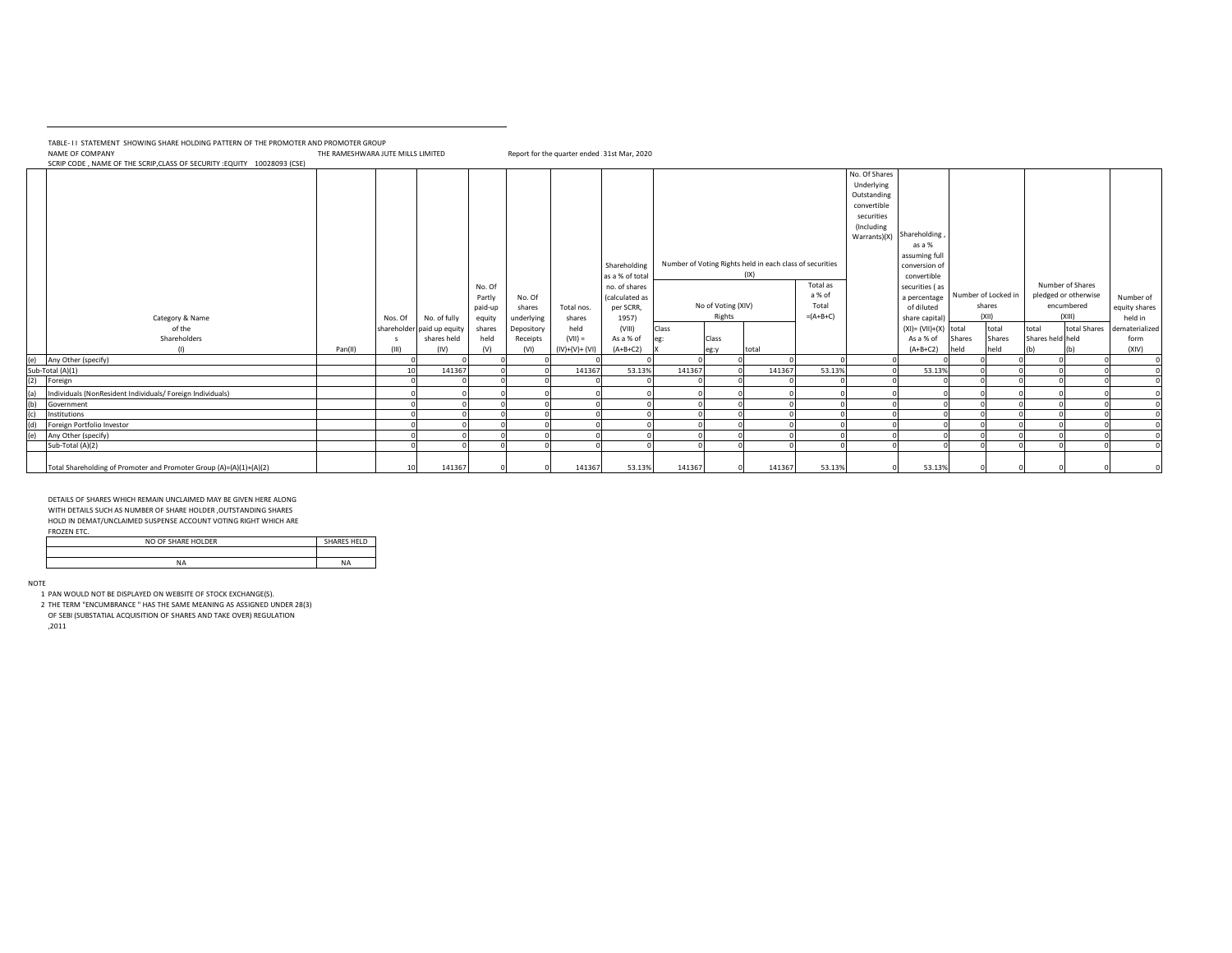NAME OF COMPANY THE RAMESHWARA JUTE MILLS LIMITED Report for the quarter endec 31st Mar, 2020<br>SCRIP CODE , NAME OF THE SCRIP,CLASS OF SECURITY :EQUITY 10028093 (CSE) TABLE- III STATEMENT SHOWING SHARE HOLDING PATTERN OF THE PUBLIC SHARE HOLDER

|     | SCRIP CODE, INAIVIE OF THE SCRIP, CEASS OF SECONTHITIC CONTINUES (CSE) |         |              |                                                            |                                                 |                                              |                                           |                                                                                                                          |       |                                       |                                                                     |                                           |                                                                                                          |                                                                                                                                                                                                |                |                                                                      |                                                                                                    |                                   |                                                                            |
|-----|------------------------------------------------------------------------|---------|--------------|------------------------------------------------------------|-------------------------------------------------|----------------------------------------------|-------------------------------------------|--------------------------------------------------------------------------------------------------------------------------|-------|---------------------------------------|---------------------------------------------------------------------|-------------------------------------------|----------------------------------------------------------------------------------------------------------|------------------------------------------------------------------------------------------------------------------------------------------------------------------------------------------------|----------------|----------------------------------------------------------------------|----------------------------------------------------------------------------------------------------|-----------------------------------|----------------------------------------------------------------------------|
|     | Category & Name<br>of the<br>Shareholders                              |         | Nos. Of      | No. of fully<br>paid up<br>sharehold equity shares<br>held | No. Of<br>Partly<br>paid-up<br>equity<br>shares | No. Of<br>shares<br>underlying<br>Depository | Total nos.<br>shares<br>held<br>$(VII) =$ | Total<br>Shareholding<br>as a % of total<br>no. of shares<br>(calculated as<br>per SCRR,<br>1957)<br>(VIII)<br>As a % of | Class | No of Voting (XIV)<br>Rights<br>Class | Number of Voting Rights held in each class of<br>securities<br>(IX) | Total as<br>a % of<br>Total<br>$=(A+B+C)$ | No. Of<br>Shares<br>Underlying<br>Outstanding<br>convertible<br>securities<br>(Including<br>Warrants)(X) | Shareholding<br>, as a %<br>assuming full<br>conversion of<br>convertible<br>securities (as<br>a percentage<br>of diluted<br>share capital) of total<br>$(XI) = (VII)+(X)$ Shares<br>As a % of | As a %<br>held | in shares<br>(XII)<br>As a % of As a % of<br>total<br>Shares<br>held | Number of Shares<br>Number of Locked pledged or otherwise<br>encumbered<br>total<br>Shares<br>held | (XIII)<br>total<br>Shares<br>held | Number of<br>As a % of equity shares<br>held in<br>dematerialize<br>d form |
|     | (1)                                                                    | Pan(II) | ers<br>(III) | (IV)                                                       | held<br>(V)                                     | Receipts<br>(VI)                             | $(IV)+(V)+(VI)$                           | $(A+B+C2)$                                                                                                               | eg:   | leg:y                                 | total                                                               |                                           |                                                                                                          | $(A+B+C2)$                                                                                                                                                                                     | (b)            | (b)                                                                  | (b)                                                                                                |                                   | (XIV)                                                                      |
|     | Public shareholding                                                    |         |              |                                                            |                                                 |                                              |                                           |                                                                                                                          |       |                                       |                                                                     |                                           |                                                                                                          |                                                                                                                                                                                                |                |                                                                      |                                                                                                    |                                   |                                                                            |
| (1) | Institutions                                                           |         |              |                                                            |                                                 |                                              |                                           |                                                                                                                          |       |                                       |                                                                     |                                           |                                                                                                          |                                                                                                                                                                                                |                |                                                                      |                                                                                                    |                                   |                                                                            |
| (a) | Mutual Funds                                                           |         |              |                                                            |                                                 |                                              |                                           |                                                                                                                          |       |                                       |                                                                     |                                           |                                                                                                          |                                                                                                                                                                                                |                |                                                                      |                                                                                                    |                                   |                                                                            |
| (b) | Venture Capital Funds                                                  |         |              |                                                            |                                                 |                                              |                                           |                                                                                                                          |       |                                       |                                                                     |                                           |                                                                                                          |                                                                                                                                                                                                |                |                                                                      |                                                                                                    |                                   |                                                                            |
|     | Alternate Investment Funds                                             |         |              |                                                            |                                                 |                                              |                                           |                                                                                                                          |       |                                       |                                                                     |                                           |                                                                                                          |                                                                                                                                                                                                |                |                                                                      |                                                                                                    |                                   |                                                                            |
|     | Foreign Venture Capital Investors                                      |         |              |                                                            |                                                 |                                              |                                           |                                                                                                                          |       |                                       |                                                                     |                                           |                                                                                                          |                                                                                                                                                                                                |                |                                                                      |                                                                                                    |                                   |                                                                            |
| (e) | Foreign Portfolio Investors                                            |         |              |                                                            |                                                 |                                              |                                           |                                                                                                                          |       |                                       |                                                                     |                                           |                                                                                                          |                                                                                                                                                                                                |                |                                                                      |                                                                                                    |                                   |                                                                            |
|     | Financial Institutions/Banks                                           |         |              | 1,500                                                      |                                                 |                                              | 1,500                                     | 0.56%                                                                                                                    | 1,500 |                                       | 1,500                                                               | 0.56%                                     |                                                                                                          | 0.56%                                                                                                                                                                                          |                |                                                                      |                                                                                                    |                                   |                                                                            |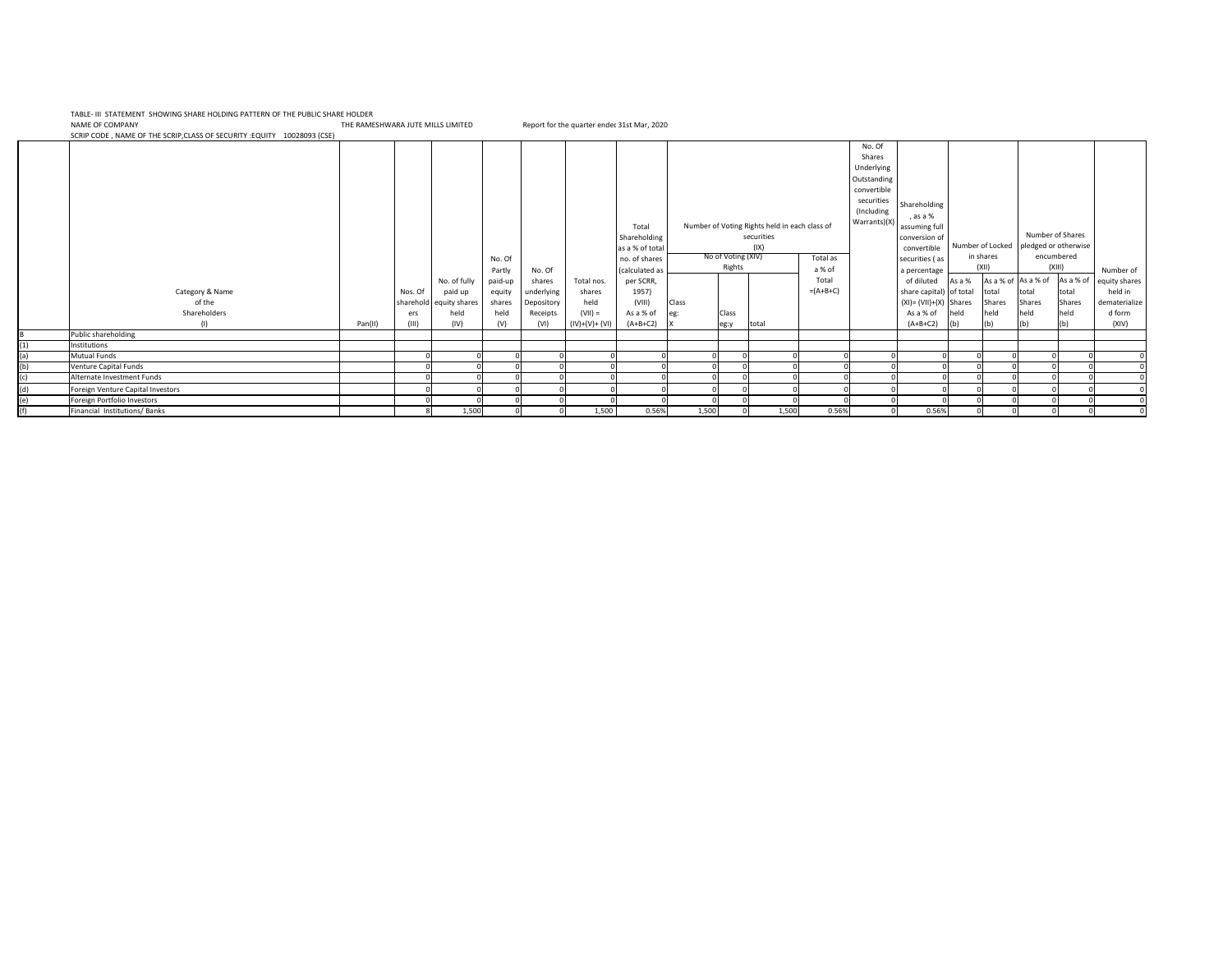NAME OF COMPANY THE RAMESHWARA JUTE MILLS LIMITED Report for the quarter endec 31st Mar, 2020<br>SCRIP CODE , NAME OF THE SCRIP,CLASS OF SECURITY :EQUITY 10028093 (CSE) TABLE- III STATEMENT SHOWING SHARE HOLDING PATTERN OF THE PUBLIC SHARE HOLDER

|                               |         |         |                         |         |            |                |                 |       |                    |                                               |            | No. Of       |                           |        |                  |                      |           |               |
|-------------------------------|---------|---------|-------------------------|---------|------------|----------------|-----------------|-------|--------------------|-----------------------------------------------|------------|--------------|---------------------------|--------|------------------|----------------------|-----------|---------------|
|                               |         |         |                         |         |            |                |                 |       |                    |                                               |            | Shares       |                           |        |                  |                      |           |               |
|                               |         |         |                         |         |            |                |                 |       |                    |                                               |            | Underlying   |                           |        |                  |                      |           |               |
|                               |         |         |                         |         |            |                |                 |       |                    |                                               |            | Outstanding  |                           |        |                  |                      |           |               |
|                               |         |         |                         |         |            |                |                 |       |                    |                                               |            | convertible  |                           |        |                  |                      |           |               |
|                               |         |         |                         |         |            |                |                 |       |                    |                                               |            | securities   |                           |        |                  |                      |           |               |
|                               |         |         |                         |         |            |                |                 |       |                    |                                               |            | (Including   |                           |        |                  |                      |           |               |
|                               |         |         |                         |         |            |                |                 |       |                    | Number of Voting Rights held in each class of |            | Warrants)(X) | Shareholding              |        |                  |                      |           |               |
|                               |         |         |                         |         |            |                |                 |       |                    | securities                                    |            |              | , as a %                  |        |                  |                      |           |               |
|                               |         |         |                         |         |            |                | Total           |       |                    | (IX)                                          |            |              | assuming full             |        |                  |                      |           |               |
|                               |         |         |                         |         |            |                | Shareholding    |       |                    |                                               | Total as   |              | conversion of             |        |                  | Number of Shares     |           |               |
|                               |         |         |                         |         |            |                | as a % of total |       |                    |                                               | a % of     |              | convertible               |        | Number of Locked | pledged or otherwise |           |               |
|                               |         |         |                         | No. Of  |            |                | no. of shares   |       | No of Voting (XIV) |                                               | Total      |              | securities (as            |        | in shares        | encumbered           |           |               |
|                               |         |         |                         | Partly  | No. Of     |                | (calculated as  |       | Rights             |                                               | $=(A+B+C)$ |              | a percentage              |        | (XII)            | (XIII)               |           | Number of     |
|                               |         |         | No. of fully            | paid-up | shares     | Total nos.     | per SCRR,       |       |                    |                                               |            |              | of diluted                | As a % |                  | As a % of As a % of  | As a % of | equity shares |
| Category & Name               |         | Nos. Of | paid up                 | equity  | underlying | shares         | 1957)           |       |                    |                                               |            |              | share capital) of total   |        | total            | total                | total     | held in       |
| of the                        |         |         | sharehold equity shares | shares  | Depository | held           | (VIII)          | Class |                    |                                               |            |              | $(XI) = (VII)+(X)$ Shares |        | Shares           | Shares               | Shares    | dematerialize |
| Shareholders                  |         | ers     | held                    | held    | Receipts   | $(VII) =$      | As a % of       | eg:   | Class              |                                               |            |              | As a % of                 | held   | held             | held                 | held      | d form        |
| (1)                           | Pan(II) | (III)   | (IV)                    | (V)     | (VI)       | $(IV)+(V)+(V)$ | $(A+B+C2)$      |       | eg:y               | total                                         |            |              | $(A+B+C2)$                | (b)    | (b)              | (b)                  | (b)       | (XIV)         |
| <b>Public ShareHolding</b>    |         |         |                         |         |            |                |                 |       |                    |                                               |            |              |                           |        |                  |                      |           |               |
| 1 Institition                 |         |         |                         |         |            |                |                 |       |                    |                                               |            |              |                           |        |                  |                      |           |               |
| <b>INSURANCE COMPANIES</b>    |         |         |                         |         |            |                |                 |       |                    |                                               |            |              |                           |        |                  |                      |           |               |
| PROVIDENT FUND/PENSION FUND   |         |         |                         |         |            |                |                 |       |                    |                                               |            |              |                           |        |                  |                      |           |               |
| Any Other (specify)           |         |         |                         |         |            |                |                 |       |                    |                                               |            |              |                           |        |                  |                      |           |               |
| Sub-Total (B)(1)              |         |         | 1500                    |         |            | 1500           | 0.56%           | 1500  |                    | 1500                                          | 0.56%      |              | 0.56%                     |        |                  |                      |           |               |
| Central Govt/State Govt(s)POI |         |         |                         |         |            |                |                 |       |                    |                                               |            |              |                           |        |                  |                      |           |               |
| GOVT                          |         |         |                         |         |            |                |                 |       |                    |                                               |            |              |                           |        |                  |                      |           |               |
| Sub-Total (B)(2)              |         |         | $\Omega$                |         |            |                |                 |       |                    |                                               |            |              |                           |        |                  |                      |           |               |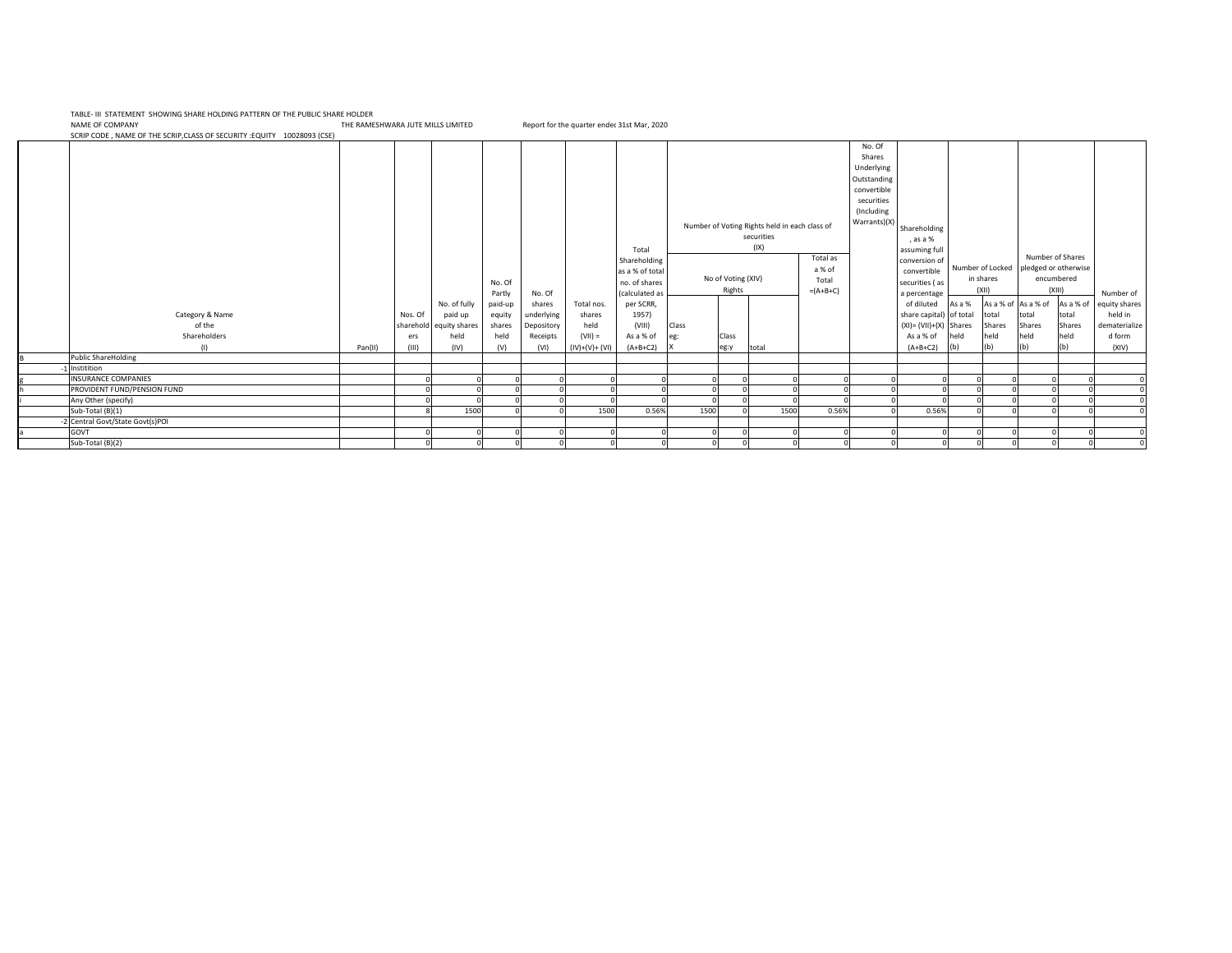NAME OF COMPANY THE RAMESHWARA JUTE MILLS LIMITED Report for the quarter endec 31st Mar, 2020<br>SCRIP CODE , NAME OF THE SCRIP,CLASS OF SECURITY :EQUITY 10028093 (CSE) TABLE- III STATEMENT SHOWING SHARE HOLDING PATTERN OF THE PUBLIC SHARE HOLDER

|         |                                                                                     |            |         |                         | No. Of  |            |                 | Total<br>Shareholding<br>as a % of total<br>no. of shares |       | No of Voting (XIV) | Number of Voting Rights held in each class of<br>securities<br>(IX) | Total as<br>a % of<br>Total | No. Of<br>Shares<br>Underlying<br>Outstanding<br>convertible<br>securities<br>(Including | Warrants)(X) Shareholding<br>, as a %<br>assuming full<br>conversion of<br>convertible<br>securities (as |          | in shares |        | Number of Shares<br>Number of Locked pledged or otherwise<br>encumbered |               |
|---------|-------------------------------------------------------------------------------------|------------|---------|-------------------------|---------|------------|-----------------|-----------------------------------------------------------|-------|--------------------|---------------------------------------------------------------------|-----------------------------|------------------------------------------------------------------------------------------|----------------------------------------------------------------------------------------------------------|----------|-----------|--------|-------------------------------------------------------------------------|---------------|
|         |                                                                                     |            |         |                         |         |            |                 |                                                           |       | Rights             |                                                                     |                             |                                                                                          |                                                                                                          |          | (XII)     |        | (XIII)                                                                  | Number of     |
|         |                                                                                     |            |         |                         | Partly  | No. Of     |                 | (calculated as                                            |       |                    |                                                                     | $=(A+B+C)$                  |                                                                                          | a percentage                                                                                             | As a %   |           |        | As a % of As a % of As a % of                                           |               |
|         |                                                                                     |            |         | No. of fully            | paid-up | shares     | Total nos.      | per SCRR,                                                 |       |                    |                                                                     |                             |                                                                                          | of diluted                                                                                               |          |           |        |                                                                         | equity shares |
|         | Category & Name                                                                     |            | Nos. Of | paid up                 | equity  | underlying | shares          | 1957)                                                     |       |                    |                                                                     |                             |                                                                                          | share capital) of total                                                                                  |          | total     | total  | total                                                                   | held in       |
|         | of the                                                                              |            |         | sharehold equity shares | shares  | Depository | held            | (VIII)                                                    | Class |                    |                                                                     |                             |                                                                                          | $(XI) = (VII)+(X)$ Shares                                                                                |          | Shares    | Shares | Shares                                                                  | dematerialize |
|         | Shareholders                                                                        |            | ers     | held                    | held    | Receipts   | $(VII) =$       | As a % of                                                 | eg:   | Class              |                                                                     |                             |                                                                                          | As a % of                                                                                                | held     | held      | held   | held                                                                    | d form        |
|         | (1)                                                                                 | Pan(II)    | (III)   | (IV)                    | (V)     | (VI)       | $(IV)+(V)+(VI)$ | $(A+B+C2)$                                                |       | eg:y               | total                                                               |                             |                                                                                          | $(A+B+C2)$                                                                                               | (b)      | (b)       |        |                                                                         | (XIV)         |
|         | Public shareholding                                                                 |            |         |                         |         |            |                 |                                                           |       |                    |                                                                     |                             |                                                                                          |                                                                                                          |          |           |        |                                                                         |               |
|         | 3 Non-institutions                                                                  |            |         |                         |         |            |                 |                                                           |       |                    |                                                                     |                             |                                                                                          |                                                                                                          |          |           |        |                                                                         |               |
|         |                                                                                     |            |         |                         |         |            |                 |                                                           |       |                    |                                                                     |                             |                                                                                          |                                                                                                          |          |           |        |                                                                         |               |
|         | Individuals -                                                                       |            |         |                         |         |            |                 |                                                           |       |                    |                                                                     |                             |                                                                                          |                                                                                                          |          |           |        |                                                                         |               |
| (a(i))  | i.Individual shareholders holding nominal share capital up to Rs. 2 lakhs.          |            | 189     | 32889                   |         |            | 32889           | 12.36%                                                    | 32889 |                    | 32889                                                               | 12.36%                      |                                                                                          | 12.36%                                                                                                   |          |           |        |                                                                         |               |
|         | Ajit Prakash Shah & Others                                                          | AANPS8249Q |         | 7933                    |         |            | 7933            | 2.98%                                                     | 7933  |                    | 7933                                                                | 2.98%                       |                                                                                          | 2.98%                                                                                                    |          |           |        |                                                                         |               |
|         | Individuals -                                                                       |            |         |                         |         |            |                 |                                                           |       |                    |                                                                     |                             |                                                                                          |                                                                                                          |          |           |        |                                                                         |               |
| (a(ii)) | ii. Individual shareholders holding nominal share capital in excess of Rs. 2 lakhs. |            |         |                         |         |            |                 |                                                           |       |                    |                                                                     |                             |                                                                                          |                                                                                                          |          |           |        |                                                                         |               |
| (b)     | NBFCs registered with RBI                                                           |            |         |                         |         |            |                 |                                                           |       |                    |                                                                     |                             |                                                                                          |                                                                                                          |          |           |        |                                                                         |               |
| (c)     | <b>Employee Trusts</b>                                                              |            |         |                         |         |            |                 |                                                           |       |                    |                                                                     |                             |                                                                                          |                                                                                                          |          |           |        |                                                                         |               |
| (d)     | Overseas Depositories (holding DRs) (balancing figure)                              |            |         |                         |         |            |                 |                                                           |       |                    |                                                                     |                             |                                                                                          |                                                                                                          | $\Omega$ |           |        |                                                                         |               |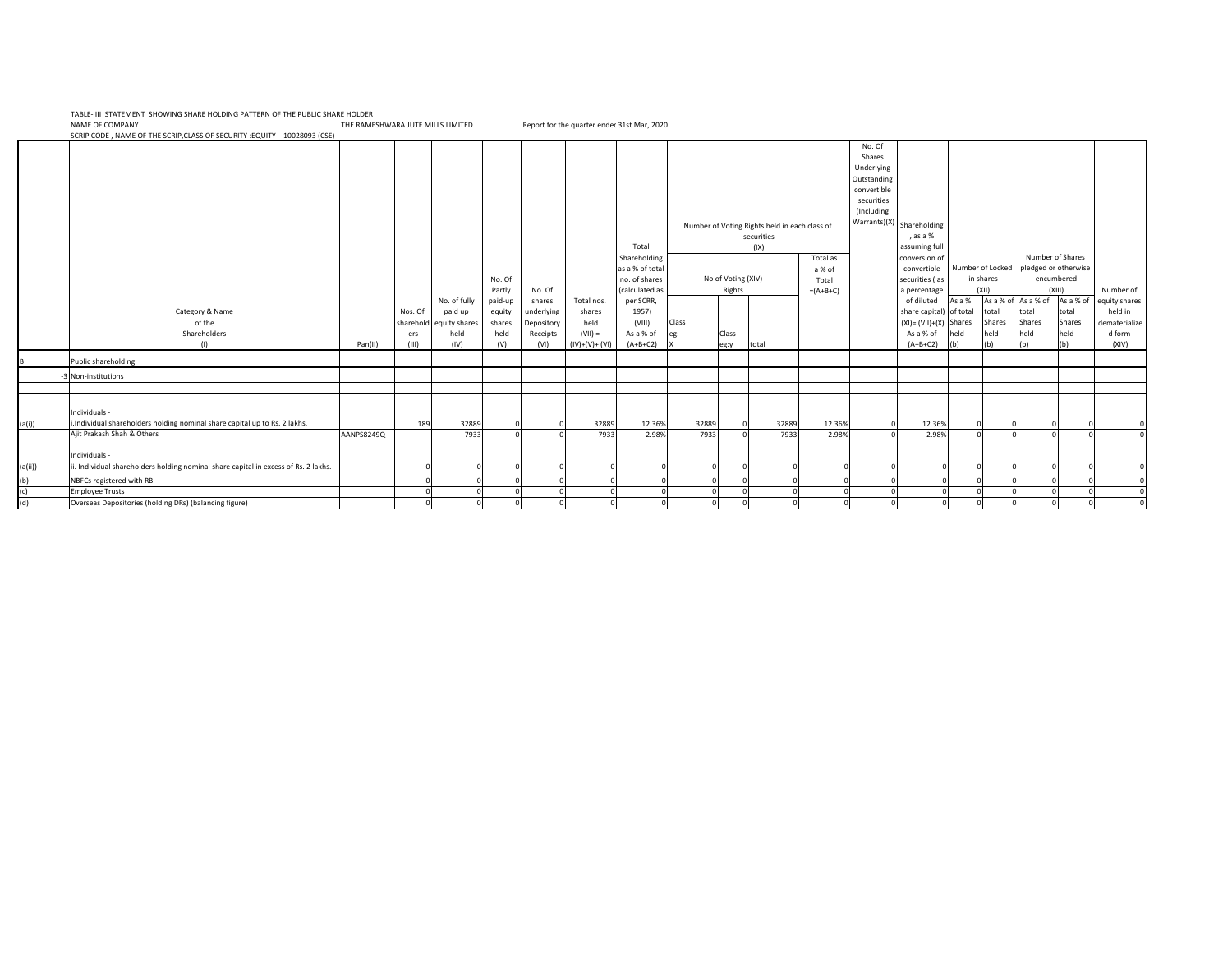NAME OF COMPANY THE RAMESHWARA JUTE MILLS LIMITED Report for the quarter ended 31st Mar, 2020 TABLE- III STATEMENT SHOWING SHARE HOLDING PATTERN OF THE PUBLIC SHARE HOLDER

Class eg: X Class eg:y total As a % of total Shares held (b) As a  $%$  of total Shares held (b) As a % of total Shares held (b) As a % of total Shares held (b) PUBLIC SHAREHOLDING -3 NON INSTUTIONS Any Other(Specify) i |OTHER BODIES CORPORATE | 17 | 90,200 | 0| 90,200 0 0 0 0,200 0 0 90,200 0 90,200 0 90,200 0 33.90% 0 0 33.90% 0 0 0 0 0 0 0 0 Umang Commercial Co. Pvt. Ltd. AAACU3731B 11,667 0 0 11,667 4.39% 11,667 0 11,667 4.39% 0 4.39% 0 0 0 0 0 Gwalior Webbing Co. Pvt. Ltd. 20,550 0 0 20,550 7.72% 20,550 0 20,550 7.72% 0 7.72% 0 0 0 0 0 Birla Corporation Limited 19,133 0 0 19,133 7.19% 19,133 0 19,133 7.19% 0 7.19% 0 0 0 0 0 Punjab Produce & Trading Co. Pvt. Ltd. 33,250 0 0 33,250 12.50% 33,250 0 33,250 12.50% 0 12.50% 0 0 0 0 0 ii NON RESIDENT INDIVIDUAL | 1| 100| 0| 0| 100| 0.04%| 100| 0.04%| 0| 0.04%| 0| 0| 0| 0| 0| FOREIGHN COMPANIES 0 0 0 0 0 0.00% 0 0 0 0 0 0 0 0 0 0 0 Sub-Total (B)(3) 207 123189 0 0 123189 46.30% 123189 0 123189 46.30% 0 46.30% 0 0 0 0 0 Total Public Shareholding (B)=(B)(1)+(B)(2)+(B)(3) 215 124689 0 0 124689 0 124689 0 124689 0 124689 124689 124689 0 124689 124689 124689 124689 124689 124689 124689 124689 124689 124689 124689 124689 124689 124689 124689 1 TOTAL (A+B) 225 266056 0 0 266056 100.00% 266056 0 266056 100.00% 0 100.00% 0 0 0 0 0 SCRIP CODE , NAME OF THE SCRIP,CLASS OF SECURITY :EQUITY 10028093(CSE) Category & Name of the Shareholders (I) Pan(II) Nos. Of sharehold ers (III) No. of fully paid up equity shares held (IV) No. Of Partly paid-up equity shares held (V) Number of equity shares held in ematerialize d form (XIV) No of Voting (XIV) Rights Total as a % of Total  $=(A+B+C)$ No. Of shares underlying Depository Receipts (VI) Total nos. shares held (VII) = (IV)+(V)+ (VI) Total Shareholding as a % of total no. of shares (calculated as per SCRR, 1957) (VIII) As a % of (A+B+C2) Number of Voting Rights held in each class of securities (IX) No. Of Shares Underlying Outstanding convertible securities (Including Warrants)(X) Shareholding , as a % assuming full conversion of convertible securities ( as a percentage of diluted share capital)  $(XI) = (VII) + (X)$ As a % of (A+B+C2) Number of Shares pledged or otherwise encumbered (XIII) Number of Locked in shares (XII)

| DETAILS OF SHARES WHICH REMAIN UNCLAIMED MAY BE GIVEN HERE ALONG |             |
|------------------------------------------------------------------|-------------|
| WITH DETAILS SUCH AS NUMBER OF SHARE HOLDER ,OUTSTANDING SHARES  |             |
| HOLD IN DEMAT/UNCLAIMED SUSPENSE ACCOUNT VOTING RIGHT WHICH ARE  |             |
| <b>FROZEN FTC.</b>                                               | SHARES HELD |
| NO OF SHARE HOLDER                                               |             |
| <b>NA</b>                                                        | <b>NA</b>   |
|                                                                  |             |
|                                                                  |             |

NOTE

1

2 PAN WOULD NOT BE DISPLAYED ON WEBSITE OF STOCK EXCHANGE(S).

3 The above format needs to be disclosed along with the name of following persons /institution /non institution holding more than 1% of total number of

W.R.T the information pertaining to depository receipt the same may be disclosed in the respective column to the extent information available and the balance to be disclosed as held by custodian.